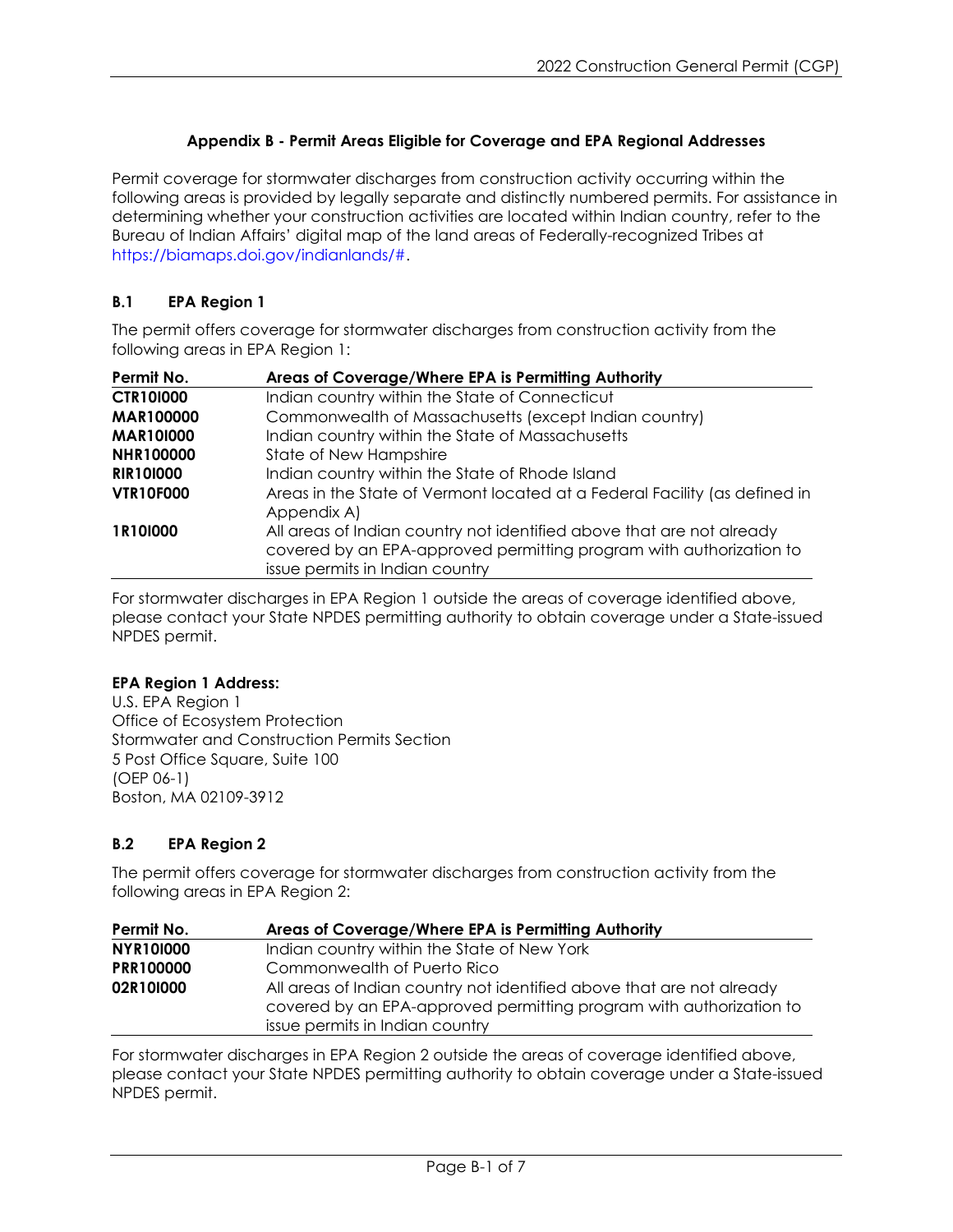### **EPA Region 2 Address:**

*For Puerto Rico:* U.S. EPA Region 2 Caribbean Environmental Protection Division NPDES Stormwater Program City View Plaza II – Suite 7000 48 Rd. 165 Km 1.2 Guaynabo, PR 00968-8069

*For New York:* U.S. EPA Region 2 NPDES Stormwater Program 290 Broadway, 24th Floor New York, NY 10007-1866

### **B.3 EPA Region 3**

The permit offers coverage for stormwater discharges from construction activity from the following areas in EPA Region 3:

| Permit No.       | Areas of Coverage/Where EPA is Permitting Authority                                                                                          |
|------------------|----------------------------------------------------------------------------------------------------------------------------------------------|
| <b>DCR100000</b> | District of Columbia                                                                                                                         |
| <b>DER10F000</b> | Areas in the State of Delaware located at a Federal Facility (as defined                                                                     |
|                  | in Appendix A)                                                                                                                               |
| <b>VAR101000</b> | Indian country within the State of Virginia                                                                                                  |
| 03R10I000        | All areas of Indian country not identified above that are not already<br>covered by an EPA-approved permitting program with authorization to |
|                  | issue permits in Indian country                                                                                                              |

For stormwater discharges in EPA Region 3 outside the areas of coverage identified above, please contact your State NPDES permitting authority to obtain coverage under a State-issued NPDES permit.

#### **EPA Region 3 Address:**

U.S. EPA Region 3 Office of NPDES Permits and Enforcement NPDES Permits Branch, Mailcode 3WP41 1650 Arch Street Philadelphia, PA 19103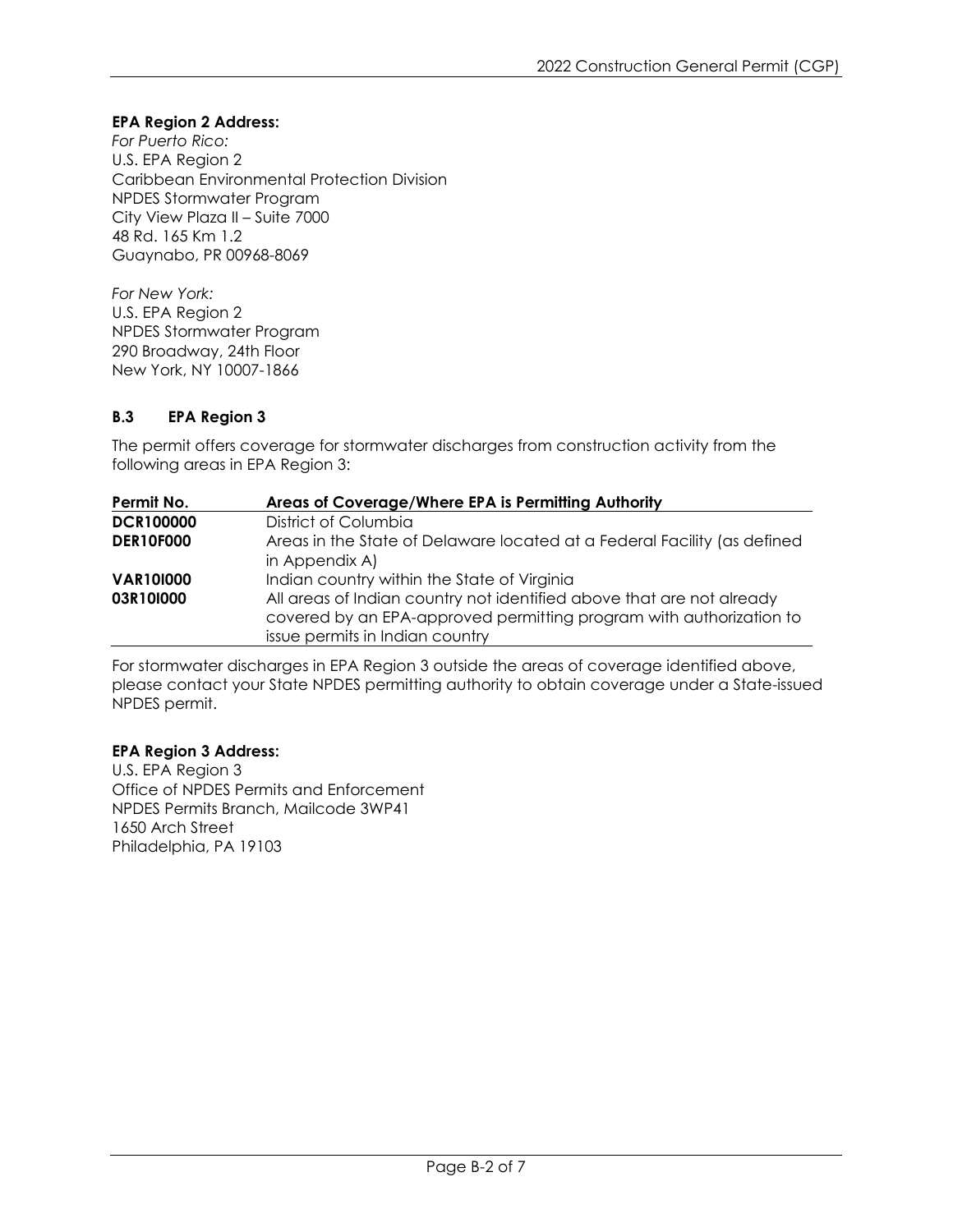### **B.4 EPA Region 4**

The permit offers coverage for stormwater discharges from construction activity from the following areas in EPA Region 4:

| Permit No.       | Areas of Coverage/Where EPA is Permitting Authority                                                                                          |
|------------------|----------------------------------------------------------------------------------------------------------------------------------------------|
| <b>ALR101000</b> | Indian country within the State of Alabama                                                                                                   |
| <b>FLR10100E</b> | Indian country within the State of Florida                                                                                                   |
| <b>MSR101000</b> | Indian country within the State of Mississippi                                                                                               |
| <b>NCR101000</b> | Indian country within the State of North Carolina                                                                                            |
| 04R10I000        | All areas of Indian country not identified above that are not already<br>covered by an EPA-approved permitting program with authorization to |
|                  | issue permits in Indian country (except Catawba lands in South<br>Carolina)                                                                  |

For stormwater discharges in EPA Region 4 outside the areas of coverage identified above, please contact your State NPDES permitting authority to obtain coverage under a State-issued NPDES permit.

### **EPA Region 4 Address:**

U.S. EPA Region 4 Water Protection Division NPDES Stormwater Program Atlanta Federal Center 61 Forsyth Street SW Atlanta, GA 30303-3104

## **B.5 EPA Region 5**

The permit offers coverage for stormwater discharges from construction activity from the following areas in EPA Region 5:

| Permit No.       | Areas of Coverage/Where EPA is Permitting Authority                         |
|------------------|-----------------------------------------------------------------------------|
| <b>MIR101000</b> | Indian country within the State of Michigan, except the L'Anse              |
|                  | Reservation of the Keweenaw Bay Indian Community                            |
| <b>MNR101000</b> | Indian country within the State of Minnesota, except sites located in the   |
|                  | Fond du Lac Reservation discharging to Outstanding Reservation              |
|                  | Resources Waters (ORRWs) <sup>1</sup>                                       |
| <b>WIR101000</b> | Indian country within the State of Wisconsin, except sites located in the   |
|                  | Bad River Band of Lake Superior Tribe of Chippewa Indians discharging       |
|                  | to Outstanding Tribal Resource Waters (OTRWs) or Tier 3 waters <sup>2</sup> |
| 05R10I000        | All areas of Indian country not identified above that are not already       |
|                  | covered by an EPA-approved permitting program with authorization to         |
|                  | issue permits in Indian country                                             |

<span id="page-2-0"></span><sup>&</sup>lt;sup>1</sup> The Tribe has identified Perch Lake, Rice Portage Lake, Miller Lake, Deadfish Lake, and Jaskari Lake as ORRWs.

<span id="page-2-1"></span><sup>2</sup> The Tribe has identified the following as OTRWs or Tier 3 waters: Kakagon Slough and the lower wetland reaches of its tributaries that support wild rice, Kakagon River, Bad River Slough, Honest John Lake, Bog Lake, a portion of Bad River, from where it enters the Reservation through the confluence with the White River, and Potato River.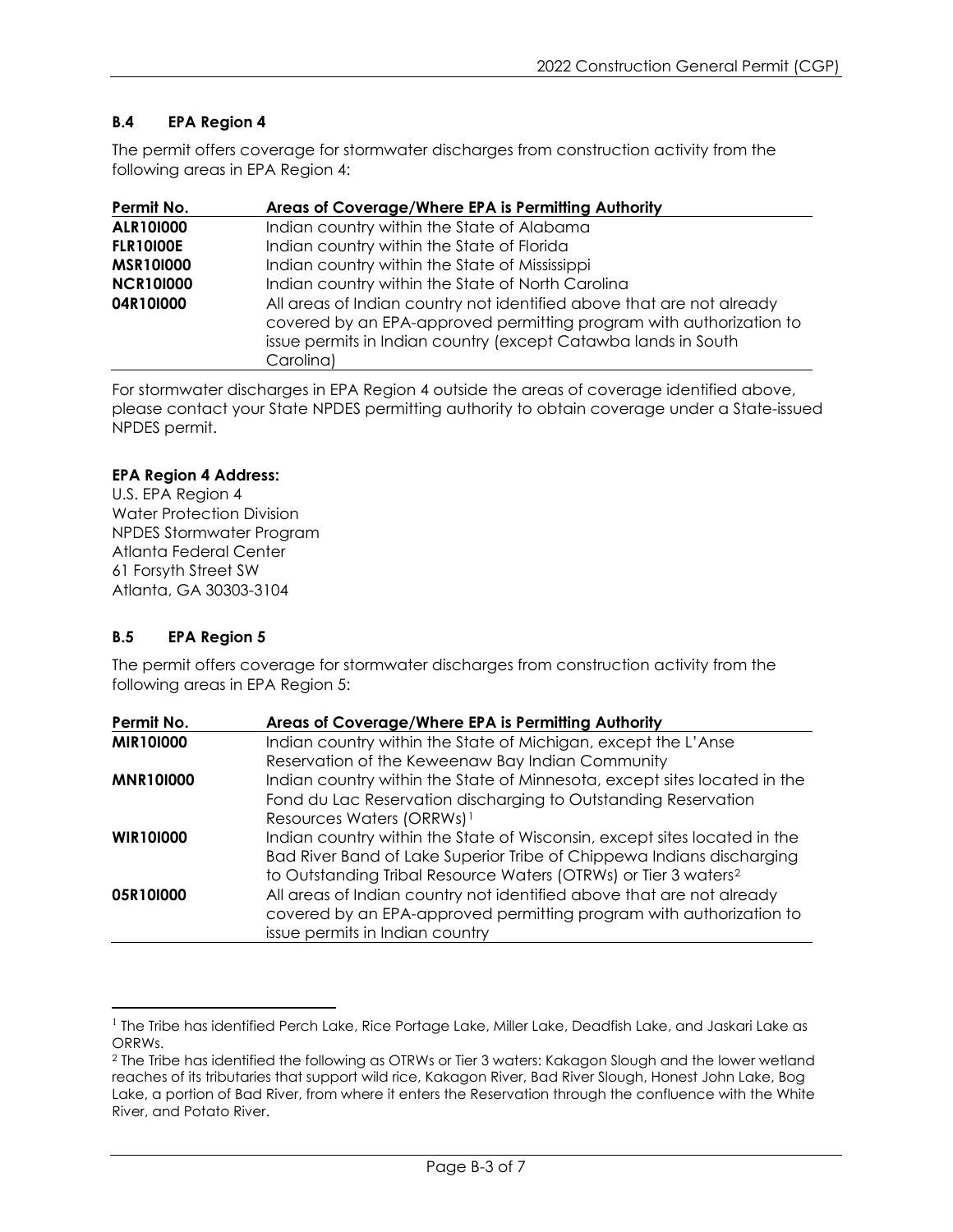For stormwater discharges in EPA Region 5 outside the areas of coverage identified above, please contact your State NPDES permitting authority to obtain coverage under a State-issued NPDES permit.

### **EPA Region 5 Address:**

U.S. EPA Region 5 NPDES Program Branch 77 W. Jackson Blvd. Mail Code WN16J Chicago, IL 60604-3507

## **B.6 EPA Region 6**

The permit offers coverage for stormwater discharges from construction activity from the following areas in EPA Region 6:

| Permit No.       | Areas of Coverage/Where EPA is Permitting Authority                         |
|------------------|-----------------------------------------------------------------------------|
| <b>LAR101000</b> | Indian country within the State of Louisiana                                |
| <b>NMR100000</b> | State of New Mexico, except Indian country                                  |
| <b>NMR10I000</b> | Indian country within the State of New Mexico, except Navajo                |
|                  | Reservation Lands that are covered under Arizona permit AZR10000I and       |
|                  | Ute Mountain Reservation Lands that are covered under Colorado              |
|                  | permit COR10000I.                                                           |
| <b>OKR101000</b> | Indian country within the State of Oklahoma, except areas of Indian         |
|                  | country covered by an extension of state program authority pursuant to      |
|                  | Section 10211 of the Safe, Accountable, Flexible, Efficient Transportation  |
|                  | Equity Act (SAFETEA).                                                       |
| <b>OKR10F000</b> | Discharges in the State of Oklahoma that are not under the authority of     |
|                  | the Oklahoma Department of Environmental Quality, or the Oklahoma           |
|                  | Department of Agriculture and Forestry including activities associated      |
|                  | with oil and gas exploration, drilling, operations, and pipelines (includes |
|                  | SIC Groups 13 and 46, and SIC codes 492 and 5171), and point source         |
|                  | discharges associated with agricultural production, services, and           |
|                  | silviculture (includes SIC Groups 01, 02, 07, 08, 09).                      |
| <b>TXR101000</b> | Indian country within the State of Texas                                    |
| 06R10I000        | All areas of Indian country not identified above that are not already       |
|                  | covered by an EPA-approved permitting program with authorization to         |
|                  | issue permits in Indian country                                             |

For stormwater discharges in EPA Region 6 outside the areas of coverage identified above, please contact your State NPDES permitting authority to obtain coverage under a State-issued NPDES permit.

### **EPA Region 6 Address:**

U.S. EPA Region 6 NPDES Stormwater Program (WQ-PP) 1445 Ross Avenue, Suite 1200 Dallas, TX 75202-2733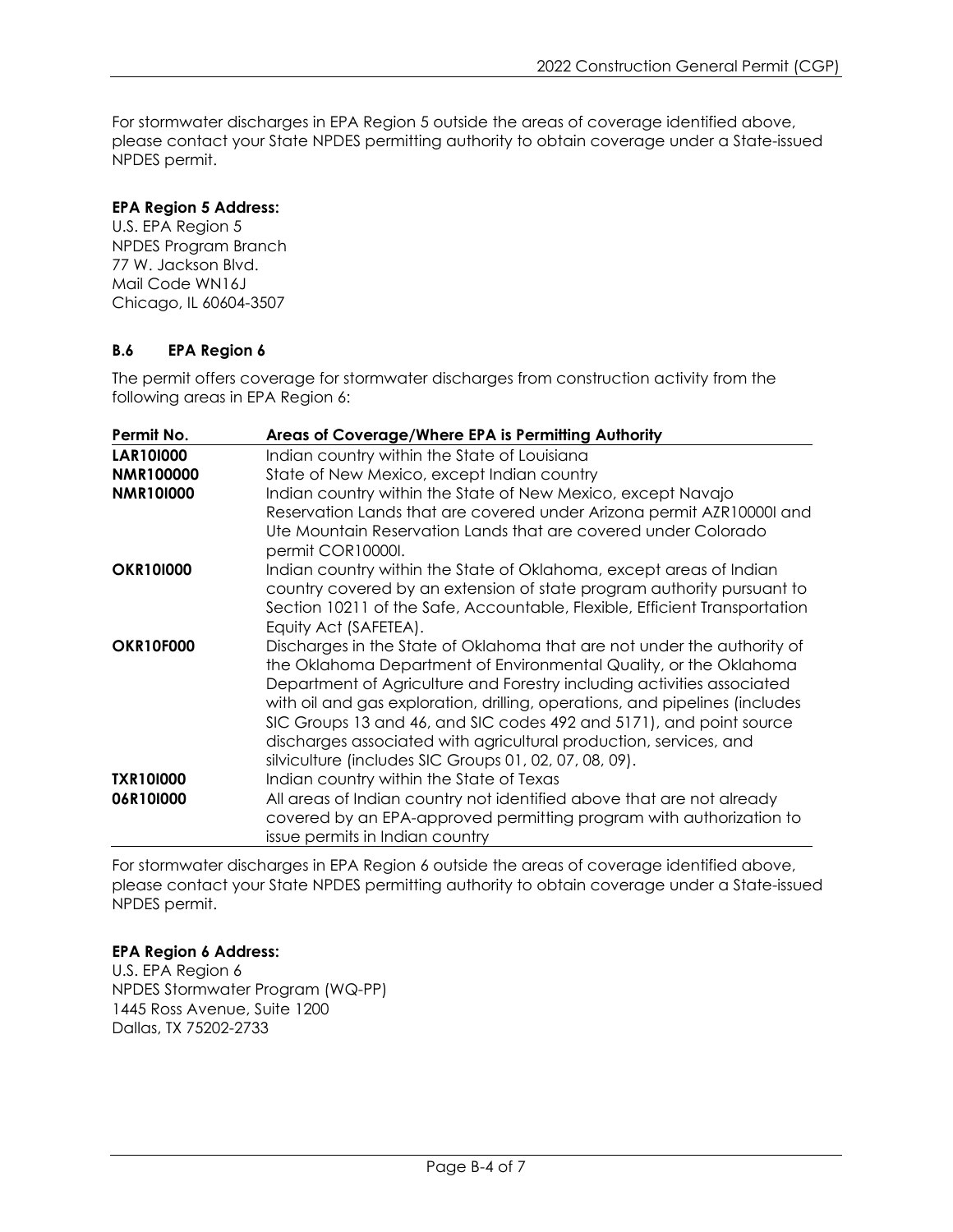## **B.7 EPA Region 7**

The permit offers coverage for stormwater discharges from construction activity from the following areas in EPA Region 7:

| Permit No.       | Areas of Coverage/Where EPA is Permitting Authority                                                                                          |
|------------------|----------------------------------------------------------------------------------------------------------------------------------------------|
| <b>IAR101000</b> | Indian country within the State of Iowa                                                                                                      |
| <b>KSR101000</b> | Indian country within the State of Kansas                                                                                                    |
| <b>NER101000</b> | Indian country within the State of Nebraska, except Pine Ridge                                                                               |
|                  | Reservation lands (see Region 8)                                                                                                             |
| 07R10I000        | All areas of Indian country not identified above that are not already<br>covered by an EPA-approved permitting program with authorization to |
|                  | issue permits in Indian country                                                                                                              |

For stormwater discharges in EPA Region 7 outside the areas of coverage identified above, please contact your State NPDES permitting authority to obtain coverage under a State-issued NPDES permit.

### **EPA Region 7 Address:**

U.S. EPA Region 7 NPDES Stormwater Program 11201 Renner Blvd Lenexa, KS 66219

### **B.8 EPA Region 8**

The permit offers coverage for stormwater discharges from construction activity from the following areas in EPA Region 8:

| Permit No.       | Areas of Coverage/Where EPA is Permitting Authority                         |
|------------------|-----------------------------------------------------------------------------|
| <b>COR10F000</b> | Areas in the State of Colorado located at a Federal Facility (as defined    |
|                  | in Appendix A), except those located on Indian country                      |
| <b>COR101000</b> | Indian country within the State of Colorado, as well as the portion of the  |
|                  | Ute Mountain Reservation located in New Mexico                              |
| <b>MTR101000</b> | Indian country within the State of Montana                                  |
| <b>NDR101000</b> | Indian country within the State of North Dakota, as well as that portion of |
|                  | the Standing Rock Reservation located in South Dakota (except for the       |
|                  | portion of the lands within the former boundaries of the Lake Traverse      |
|                  | Reservation which is covered under South Dakota permit SDR100001            |
|                  | listed below)                                                               |
| <b>SDR101000</b> | Indian country within the State of South Dakota, as well as the portion of  |
|                  | the Pine Ridge Reservation located in Nebraska and the portion of the       |
|                  | lands within the former boundaries of the Lake Traverse Reservation         |
|                  | located in North Dakota (except for the Standing Rock Reservation           |
|                  | which is covered under North Dakota permit NDR10000I listed above)          |
| UTR101000        | Indian country within the State of Utah, except Goshute and Navajo          |
|                  | Reservation lands (see Region 9)                                            |
| <b>WYR101000</b> | Indian country within the State of Wyoming                                  |
| 08R10I000        | All areas of Indian country not identified above that are not already       |
|                  | covered by an EPA-approved permitting program with authorization to         |
|                  | issue permits in Indian country                                             |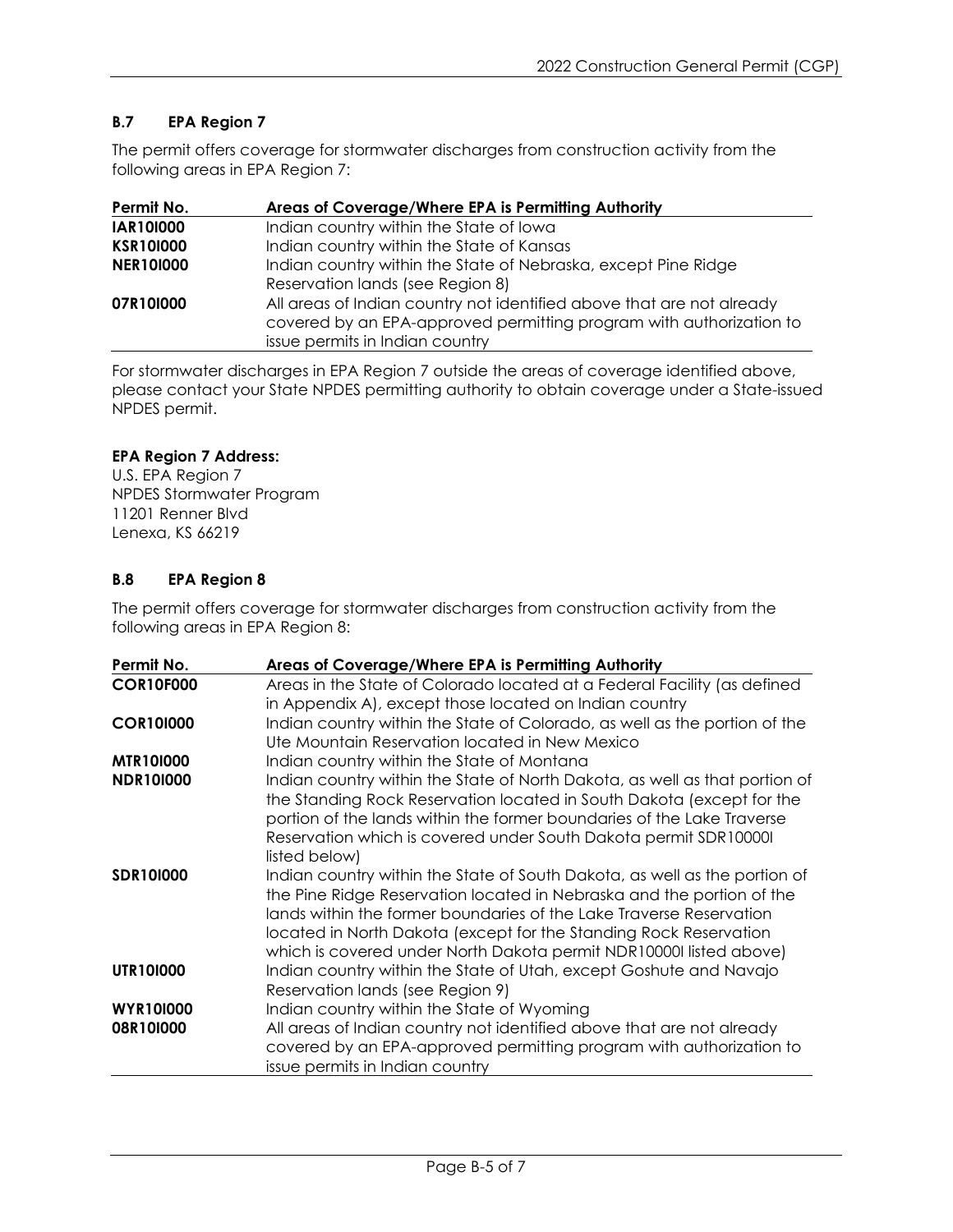For stormwater discharges in EPA Region 8 outside the areas of coverage identified above, please contact your State NPDES permitting authority to obtain coverage under a State-issued NPDES permit.

#### **EPA Region 8 Address:**

EPA Region 8 Storm Water Program Mailcode: 8P-W-WW 1595 Wynkoop Street Denver, CO 80202-1129

### **B.9 EPA Region 9**

The permit offers coverage for stormwater discharges from construction activity from the following areas in EPA Region 9:

| Permit No.       | Areas of Coverage/Where EPA is Permitting Authority                                                                                                                             |
|------------------|---------------------------------------------------------------------------------------------------------------------------------------------------------------------------------|
| ASR100000        | Island of American Samoa                                                                                                                                                        |
| AZR101000        | Indian country within the State of Arizona, as well as Navajo Reservation<br>lands in New Mexico and Utah                                                                       |
| <b>CAR101000</b> | Indian country within the State of California                                                                                                                                   |
| <b>GUR100000</b> | Island of Guam                                                                                                                                                                  |
| <b>JAR100000</b> | Johnston Atoll                                                                                                                                                                  |
| <b>MPR100000</b> | Commonwealth of the Northern Mariana Islands                                                                                                                                    |
| <b>MWR100000</b> | Midway Island and Wake Island                                                                                                                                                   |
| <b>NVR100001</b> | Indian country within the State of Nevada, as well as the Duck Valley<br>Reservation in Idaho, the Fort McDermitt Reservation in Oregon and the<br>Goshute Reservation in Utah  |
| 09R10I000        | All areas of Indian country not identified above that are not already<br>covered by an EPA-approved permitting program with authorization to<br>issue permits in Indian country |

For stormwater discharges in EPA Region 9 outside the areas of coverage identified above, please contact your State NPDES permitting authority to obtain coverage under a State-issued NPDES permit.

### **EPA Region 9 Address:**

U.S. EPA Region 9 Water Division NPDES Stormwater Program (WTR-2-3) 75 Hawthorne Street San Francisco, CA 94105-3901